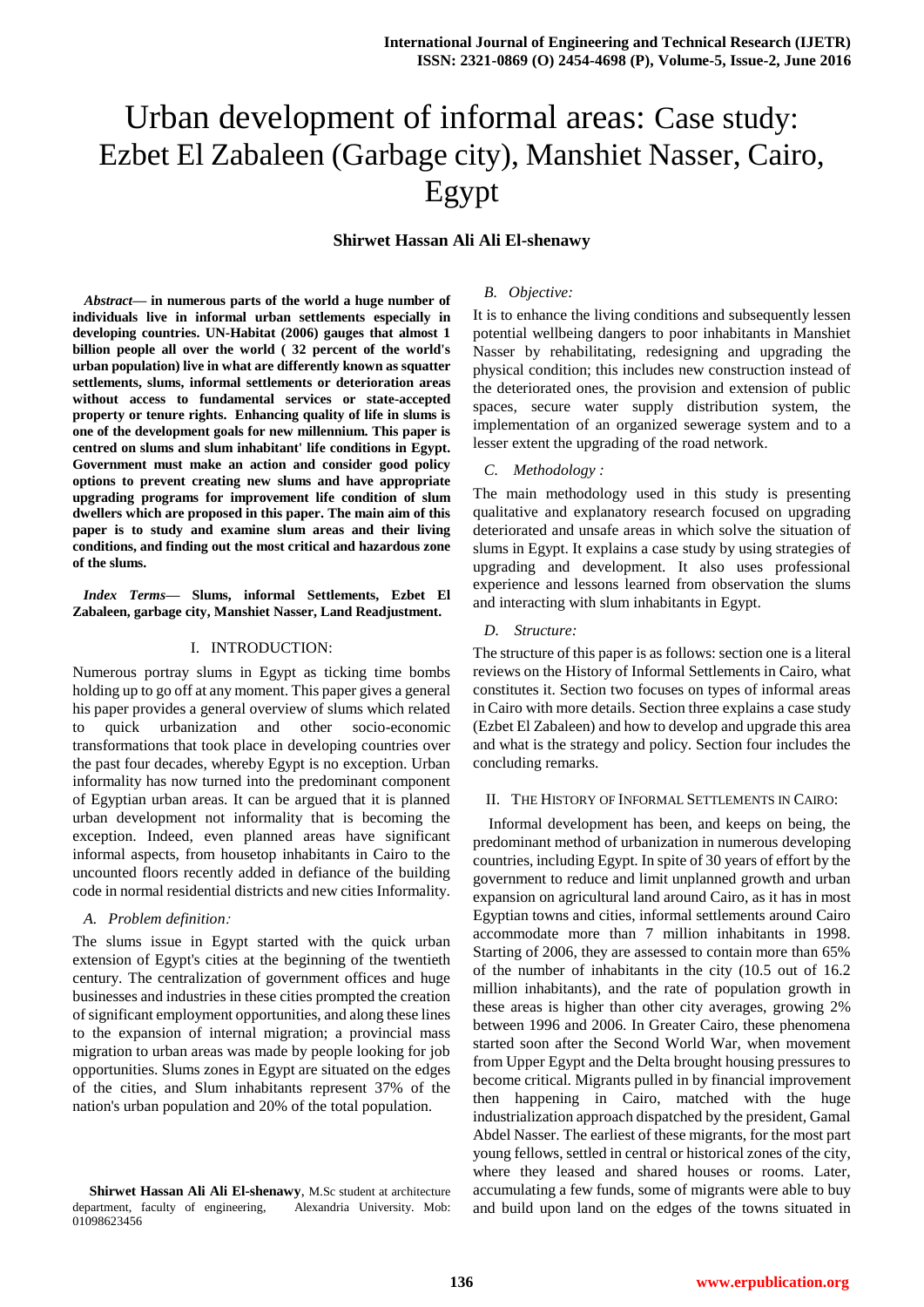## **Urban development of informal areas: Case study: Ezbet El Zabaleen (Garbage city), Manshiet Nasser, Cairo, Egypt.**

marginal part of the city, for example, Kit Kat in Imbaba or Mit Okba in Agouza, both of which are in Giza Governorate where the land market was less expensive than in the central areas. This period additionally saw the start of the phenomenon of squatting on state-possessed area, for the most part in the east of the capital, for example: Manshiet Nasser and Kum Ghurab in Cairo Governorate. Actually, the extension of Cairo's informal areas is expected to rising neediness levels, as well as has been encouraged by the combination of a series of deliberate policy choices and by business sector elements which were not appropriately managed. Public housing projects have been lacking to fulfill the expanding request, and since the 1970s the production of houses has been moved in the alleged New Towns, satellite settlements on desert land planned to occupy urban development far from rich and rare agricultural land. These New Towns were relied upon to assimilate a large portion of the anticipated population growth between 1998 and 2017 (General Organization for Physical Planning, 1998; Ministry of Housing Utilities and Urban Communities, 2000), however their separation from the center of the city, and in addition their absence of services and of economic opportunities made them unattractive to low-salary families. As indicated by the enumeration, the inhabitants of all New Town in 1996 added up to 149 000, and became 600 000 in 2006, an expansion of 14.9%. This figure around 3.7% of the number of inhabitants in Greater Cairo Region is well below the government's expectations. Indeed, the growth of Cairo's informal areas is expected to rising poverty levels, as well as has been fostered by the combination of a series of deliberate decisions, and in addition by business sector flow which were not appropriately managed.

## III. TYPOLOGY OF INFORMAL AREAS IN CAIRO:



Source statement: Directorate General of Information and Documentation Release date: March 2012

## In the Greater Cairo Region (GCR), the following types of slum and informal areas can be characterized:

| Informal    | Type A       | Type B           | Type C       | Type D     |
|-------------|--------------|------------------|--------------|------------|
| settlements | former       | former<br>desert | Deteriorated | Deteriorat |
| on          | agricultural | state land       | Historic     | ed Urban   |
|             | land         |                  | Core         | Pockets    |

| Emplaceme<br>nt                   | Agricultural<br>land                                                                                                                                                                             | Vacant state land                                                                                                                                                                                                                                                                                                                                           | Neighbor<br>with<br>hoods<br>old,<br>crowded,<br>and<br>deteriorated<br>structures                                                                                                                                            | Dilapidated<br>storey<br>structures                                                                                                                                       |
|-----------------------------------|--------------------------------------------------------------------------------------------------------------------------------------------------------------------------------------------------|-------------------------------------------------------------------------------------------------------------------------------------------------------------------------------------------------------------------------------------------------------------------------------------------------------------------------------------------------------------|-------------------------------------------------------------------------------------------------------------------------------------------------------------------------------------------------------------------------------|---------------------------------------------------------------------------------------------------------------------------------------------------------------------------|
| Layout/<br>Pattern                | Irrigation<br>patterns / No<br>open public<br>spaces                                                                                                                                             | Incremental<br>subdivisions                                                                                                                                                                                                                                                                                                                                 | Old<br>buildings and<br>medieval<br>urban fabric                                                                                                                                                                              | N/A                                                                                                                                                                       |
| Plot                              | Smalls:<br>Average<br>80m2                                                                                                                                                                       | First: Quite<br>large plot, then<br>subdivided<br>by<br>owner or pioneer                                                                                                                                                                                                                                                                                    | N/A                                                                                                                                                                                                                           | N/A                                                                                                                                                                       |
| Material                          | Concrete<br>frame<br>÷.<br>Floor<br>slab<br>construction<br>with red<br>÷.<br>infill<br>brick<br>walls                                                                                           | <b>Housing</b><br>conditions<br>are<br>generally<br>worse<br>than<br><b>Typology A</b>                                                                                                                                                                                                                                                                      | Generally<br>deteriorated<br>buildings                                                                                                                                                                                        | Very<br>precarious<br>of<br>type<br>housing                                                                                                                               |
| Process<br>of<br>constructio<br>n | Incremen<br>tal (Room by<br>room and<br>floor<br>by<br>floor)                                                                                                                                    | N/A                                                                                                                                                                                                                                                                                                                                                         | N/A                                                                                                                                                                                                                           | This type<br>represent less<br>1 percent of<br>urban<br>population.<br>Most<br>are<br>slated<br>for<br>removal<br>or<br>have already<br>been<br>converted<br>in<br>parks. |
| Legal<br>situation                | Completely<br>illegal:<br>No<br>legal<br>paper<br>work                                                                                                                                           | Completely<br>illegal: No legal<br>paper<br>work but it is<br>quite easy to<br>become formal                                                                                                                                                                                                                                                                | As<br>a<br>result<br>οf<br>confusing<br>ownershi<br>and/or<br>p<br>owner<br>neglect                                                                                                                                           | Due<br>to<br>precarious<br>land tenure<br>situations                                                                                                                      |
| Income<br>sources                 | One can<br>find<br>professionals<br>and<br>other<br>of<br>kind<br>workers,<br>more related<br>middle<br>to<br>class income                                                                       | Income<br>heterogeneity                                                                                                                                                                                                                                                                                                                                     | Income<br>heterogeneit<br>y                                                                                                                                                                                                   | Income<br>heterogeneity                                                                                                                                                   |
| Who<br>lives<br>there<br>Examples | - Illiterate<br>female:<br>40.3%<br>-Illiterate<br>male: 28.9%<br>-Househo<br>lds living in<br>Single<br>Room:<br>18.7%<br>-Househo<br>without<br>ld<br>Public water<br>supply: 21%<br>Boulaq el | <b>Illiterate</b><br>female: 65.9%<br><b>Illiterate</b><br>male: 53.4%<br>- Households<br>living in Single<br>Room: 26.5%<br>- Household<br>without Public<br>water supply:<br>33.3%<br>Only<br>in<br><b>Manshiet Nasser</b><br>people<br>work in:<br>12.4%<br>public sector<br>- 16% private<br>sector<br>65%<br>Self-employment<br><b>Manshiet Nasser</b> | Quite<br>poor<br>families:<br>Illiterate<br>female:<br>48.9%<br>Illiterate<br>male: 36.8%<br>Households<br>living in<br>Single<br>Room:<br>32.7%<br>Household<br>without<br>Public<br>water<br>supply:<br>32.1%<br>Darb<br>el | Very poor<br>families<br>or<br>"Ultra<br>poor families"<br>Masr<br>el                                                                                                     |
|                                   | Dakrour,<br>Waraq<br>el<br>Hadir,<br>Basatiin, and<br>Embaba                                                                                                                                     |                                                                                                                                                                                                                                                                                                                                                             | Ahmar and El<br>Gamalia,<br>and parts<br>of Masr<br>el<br>Qadima,<br>Boulaq<br>Abou Aala, El<br>Khalifa,<br>among other                                                                                                       | Qadima, Hekr<br>Sakakini in<br>el<br>Wali.<br>and Teraa el<br>Towfiqia in<br>Mataria.                                                                                     |

According the above stated four types of slum/informal areas, we find that types A and B are widely spread in Cairo.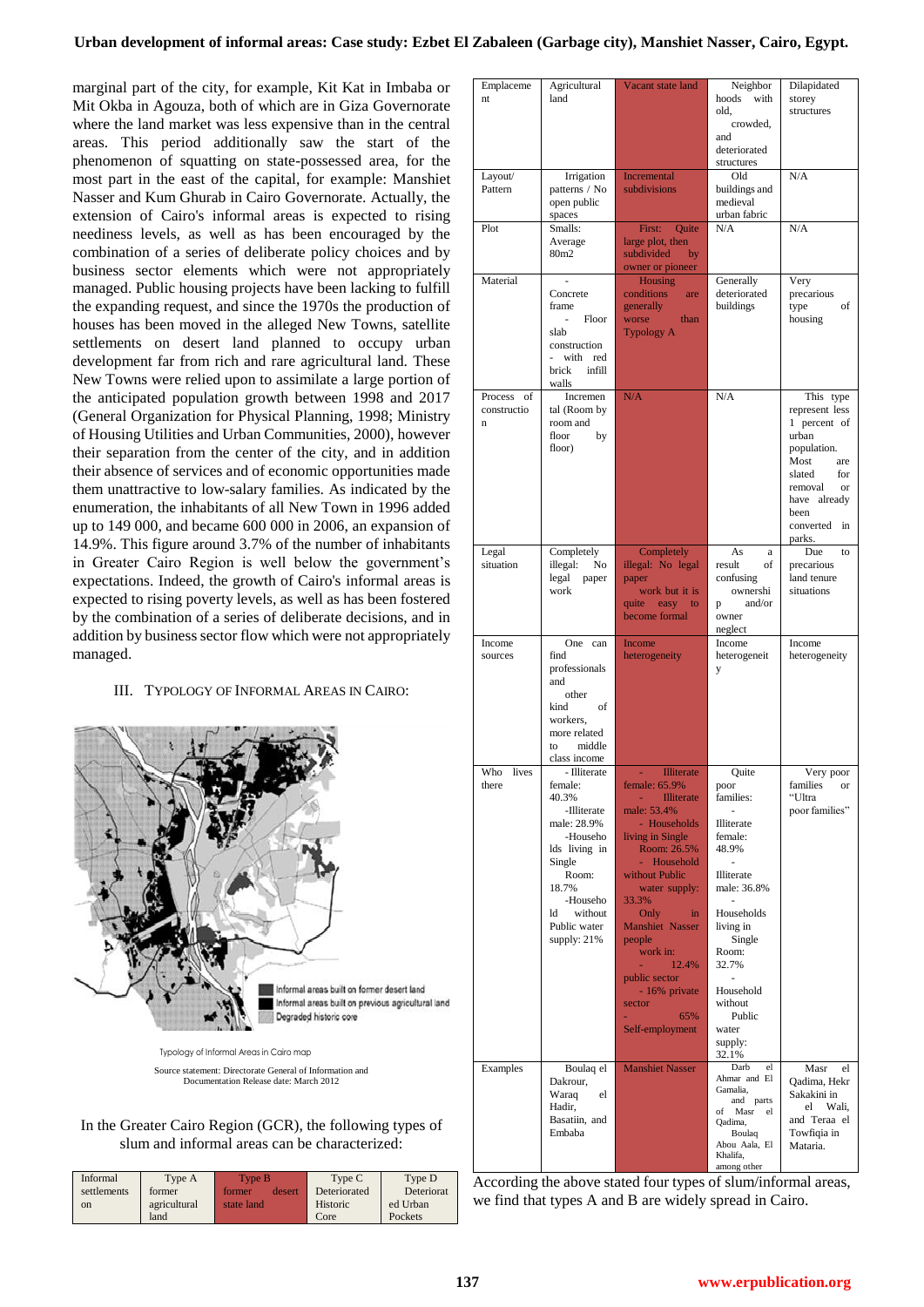## **International Journal of Engineering and Technical Research (IJETR) ISSN: 2321-0869 (O) 2454-4698 (P), Volume-5, Issue-2, June 2016**

### IV. MANSHIET NASSER 'GARBAGE CITY':

Manshiet Nasser is one of Cairo's biggest informal settlements. The territory among the foothills of the Mokattam Mountains has been developed subsequent to the late 50s and mid 60s by rural migrants from Upper Egypt. Manshiet Nasser is home to between 800,000 to 1 million inhabitants. While still an exceptionally poor zone of Cairo. The former slum has developed such a great amount over the previous years that it is currently practically situated in the downtown area. There are a little industrial area has generated income from recycling and traditional hand craft works; in between the multistory buildings, small enterprises, shops and teahouses. The people in Manshiet Nasser are working towards their own future, in any case, settlement of the government owned land mostly occurred with no approval, land titles and construction arranges simple dwellings being raised along the Autostrada, slowly extending toward the east as more migrants arrived. Subsequently the urban development is very aimless and completely deficient with regards to any legal basis and proper administrative infrastructure. The Egyptian government had neglected its initial plan to demolish the squatter settlement in 1997, and chose rather to transform Manshiet Nasser from an informal area into a legalized area.

## 4-1 Site Analysis:



Source: Shirwet Hassan, Google earth.

*The Map above defines the areas which surround Manshiet Nasser, the main roads, bridges, and important Landmarks.*

4-2 Manshiet Nasser consists of 12 parts:



Source: Shirwet Hassan, Google earth.

| Num.         | Area                                                                                                                                                         |
|--------------|--------------------------------------------------------------------------------------------------------------------------------------------------------------|
| $\mathbf{1}$ | It called Ezbet Bekhit.                                                                                                                                      |
| 2,3,4,5      | The most densely populated areas appear to be the oldest<br>and more consolidated core of the district. With peaks of<br>1503 people per feddan.             |
| 6            | The percentages of people who are attending the University<br>is almost negligible and tend to increase in older areas.                                      |
| $\tau$       | Ezbet El Zabaleen is the one with the lowest level of<br>unemployment.                                                                                       |
| 8            | It called Wadi Faraoon. The urbanization process started<br>only recently (and is still ongoing) presents low residential<br>densities.                      |
| 9            | Is the poorest, with more than half of the residents relying<br>upon less than 250 EGP per month, and 50% of the<br>residents are illiterate.                |
| 10           | It called Duweika. More than 100 people killed in 6 Sept.<br>2008 and wounded dozens of others in the collapse of<br>boulders. Large proportions of poverty. |
| 11           | New extension, as Suzan Mubarak project was built.                                                                                                           |
| 12           | <b>Extension of Manshiet Nasser areas.</b>                                                                                                                   |

Source: GTZ-MN planning areas (Elena Piffero, 2008).

## V. CASE STUDY: EZBET EL ZABALEEN:

It's also called garbage city, Elzaraib or pig city. This part from Manshiet Nasser is eminent for having every space of it covered in garbage, including the streets, buildings and rooftops of the settlement. These heaps of garbage are the consequence of the Cairo Metropolitan Area having never settled an efficient garbage collecting system, regardless of having a population of almost 20 million. The inhabitants of Manshieat Nasser mostly Coptic Christians have filled this area for as long as 70 years. These informal garbage collectors gather the waste of Cairo's inhabitants in a door-to-door service for a little fee and afterward transport it by donkey carts or pick-up trucks to their homes in Manshieat Nasser. They sort the waste and garbage for recyclable material. The gathering of the waste is customarily the men's work, while ladies and kids sort the rubbish.



The map above defines the part from Ezbet El Zabaleen which the development and the upgrading will be applied.as: Total area of the study  $= 13$  feddan. General density = 385 person/ feddan. Current population = 5000 person approximately. Population in  $2025 = 8000$  person approximately.

5-1 The maps below show the survey of the current situation after visiting the site location and then listing the data: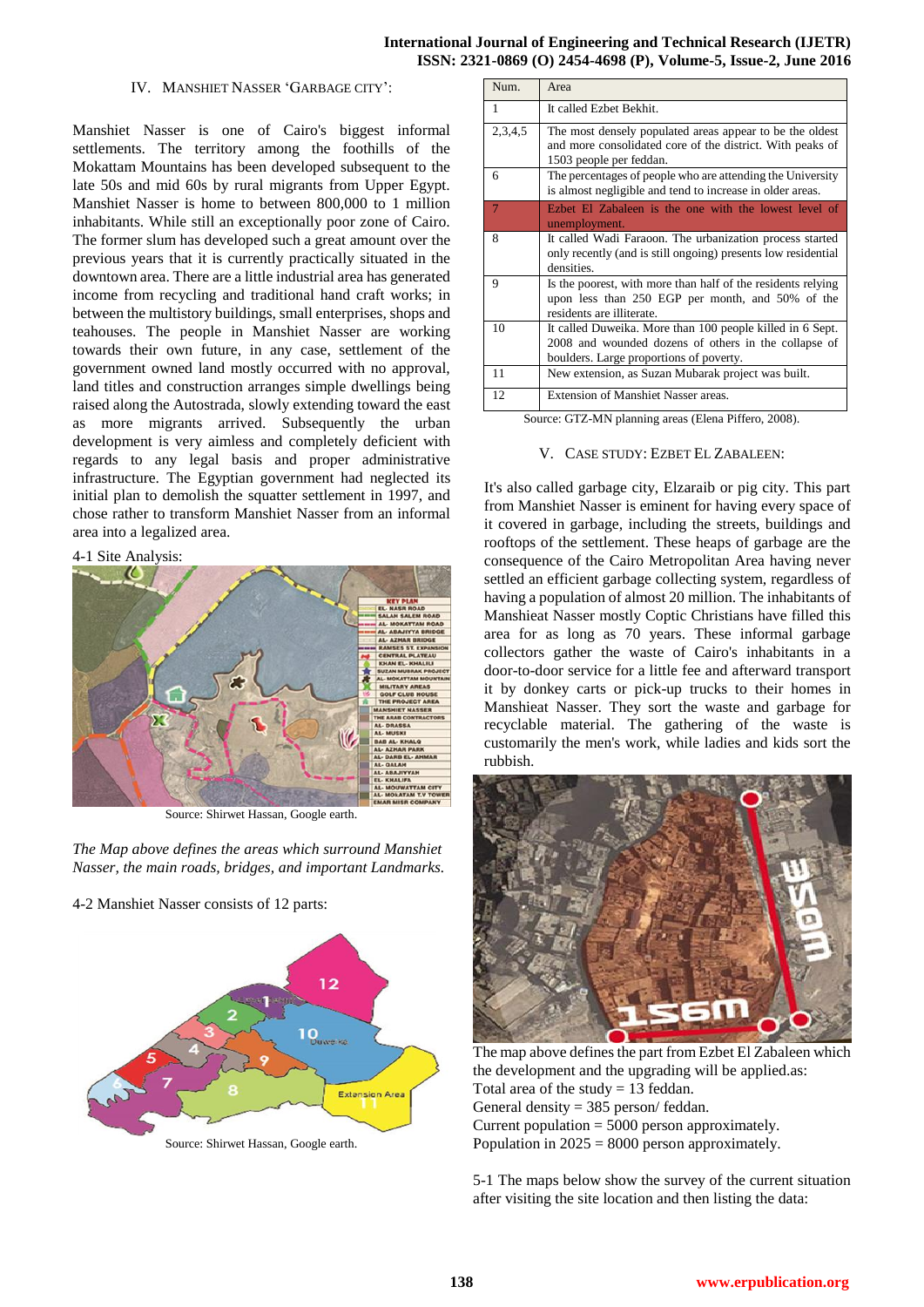# 5-1-a Building Condition map:



# 5-1-b Building heights map:



## 5-1-c land use map:



# 5-1-d population density map:



# 5-2 Existing housing types:



# 5-3 SWOT analysis:

## 5-3-a Strengths:

S1: Using the productivity of the Zabbaleen in collecting and rendering waste gathering and elimination services to a city as huge as Cairo to set a base for recycling and solid waste project creating job opportunities.

S2: the ability of increasing the service capacity of Ezbet elzabbaleen.

S3: The Integration between the NGOS and the inhabitants of this local community.

S4: Area upgrading and project infrastructure project.

S5: Creating job opportunities for the unemployment problem through the small industries project.

S6: The soil in the area is rocky soil so we don't need a deep foundation in the new constructions and developments.

## 5-3-b Weakness:

W1: Lacking for water supplies in zabbaleen and the aggregate ignorance from the government.

W<sub>2</sub>: the absence of the effective investment and participation from the government with the inhabitants of local community and NGOS.

W3: The absence of the government participation in solving the issue and considering it as a hopeless case.

W4: The government doesn't take any actions or responsibility towards any upgrading actions in zabbaleen.

5-3-c Opportunities:

O1: Community Participation.

O2: Connecting Environmental Improvement to Enterprise Development.

O3: The ability to coordinated and cooperative partnerships between funding, development and community agencies and the government.

O4: Partnership including Funding Organization to support the development projects.

5-3-d Threats:

T1: the unacceptable living conditions.

T2: the overcrowded population with the bad living conditions.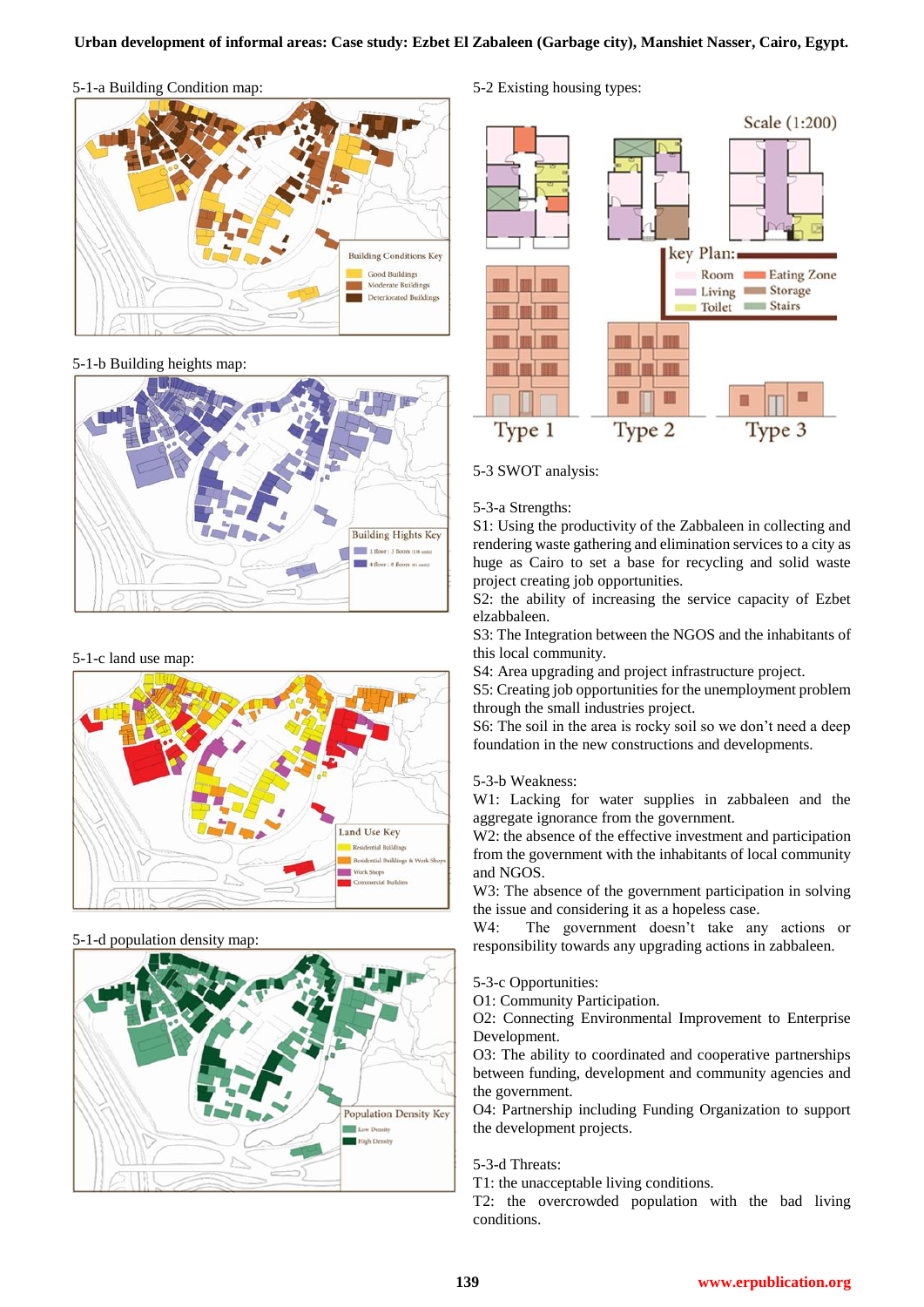T3: the lack of security and safety.

T4: the lack of services educational, health, commercial, or infrastructure.

5-4 Problem definition:

5-4-1 Environmental problems:

a- High incidence of poverty and unemployment.

b- Insufficient market space as its only two markets covering the whole district.

c- Unavailability of garbage recycling workshops in sufficient numbers.

d- a lot of people works in temporary and irregular business.

5-4-2 Environmental problems:

It includes environmental pollution such as:

a- collecting and burning garbage and aluminum factories which helped to spread eye diseases, deafness and respiratory diseases due to exposure to dust and silica, which leads to disease ossification respiratory.

b- Raising pigs in the residential areas causes poor health and environmental pollution.

c- Lack of open spaces and green areas.

5-4-3 Physical problems:

a- Access:

There are many severe problems of accessibility for inner areas and difficult pedestrian circulation .Street not paved and too narrow to allow vehicles to circulate, frequent cliffs and steps, dead-ends.

b- Construction:

There are unsafe areas, which rocks Collapse on the kiosks and residential buildings. Some buildings have a bad construction as it may fall in anytime.

c- Infrastructure:

The area of the case study lacks of facilities like water network, electricity, sewage, and phone networks. Most residents is not connected to sewage network and that leads to pollution of the environment and the spread of germs. The sale of water: spread the problem of the sale water in high prices as a result of permanent water cuts in these areas.

5-4-4 Social problems:

a- Unemployment.

b- Spread bullying and thefts among youth and adolescents due to the unavailability of security services to control all areas of the neighborhood. In addition to the spread of the (under the ladder factories) for forging products with brand name, whether local or global.

b- It lacks of fire units, medical centers, children's libraries and youth centers.

5-5 Measures of Intervention:

 Land Readjustment strategy by keeping slum dwellers on the same site that accommodates their residence and other activities they used to have as essential for their livelihood. This new blended use improvement either involves the entire site or can be heightened in part of the site while leaving another part for different uses. This strategy is encouraging both public and private sector to develop slums to make utilization of the discharged area. The rights of slum inhabitants have to be well guarded against pressures of developers to leave the site or accept unsuitable deal within the new development. Including the slum inhabitants in the new uses, be it commercial development, social services or open spaces, is gainful for both the maintenance of these facilities (observation by nearby inhabitants) and also for their socio-economic inclusion. This intervention mode gives physical infrastructure and basic public services to informal settlements. It targets informal areas with good construction conditions and in a combined phase of development. In the case of squatting on public land, servicing and upgrading can run together with area titling and deals. The methodology concentrates on the physical development of informal areas by executing some or all of the following measures:

a- Build new residential buildings with good conditions.

b- Upgrading the deteriorated constructions in the area.

c- Improving main and safe access to the area.

d- Paving and lightening main roads.

e- Upgrading infrastructure (water, sanitation, electricity).

f- Introducing and improving the solid waste collection system.

g- Constructing or upgrading public services (schools, health units, bakeries, youth centers, police and fire fighting stations, markets, etc.).

5-6 Steps for implementation of the strategy:

a- Conduct a detailed survey and identify the unsafe and deteriorated zones based on the classification of buildings and then select the zones to be assigned for on-site redevelopment. b- Gather detailed information about land owners, building owners and renters.

c- Temporary relocation of the inhabitants (with their participation).

c- Demolish the deteriorated structures of the selected area, based on detailed studies.

5-7 Methodology of dealing with informal areas in Cairo:

a- urban criteria (size, history, location, urban type, building density, uses, potential for horizontal extension, type of structures, condition of structures, connection with regional roads, accessibility to utilities).

b- Population criteria (population density, population ratio of increase).

c- Social criteria (ratio of crime, civil society, institutions).

d- economic criteria (economic value, ownership).

e- Environmental criteria (environmental hazards and pollution).

f- Financial criteria (foreign cooperation, foreign corporations, private sector, NGOs.(

5-8 Methodology to deal with such areas is as follows:

a- establish a stakeholder council for each area representing all parties concerned.

b- Finalize urban plans and determine the required services.

c- Define in the layout a minimum number of access roads and determine the required services.

d- Set the construction terms and criteria, and obtain elected councils" approvals.

d- Implementation and monitoring.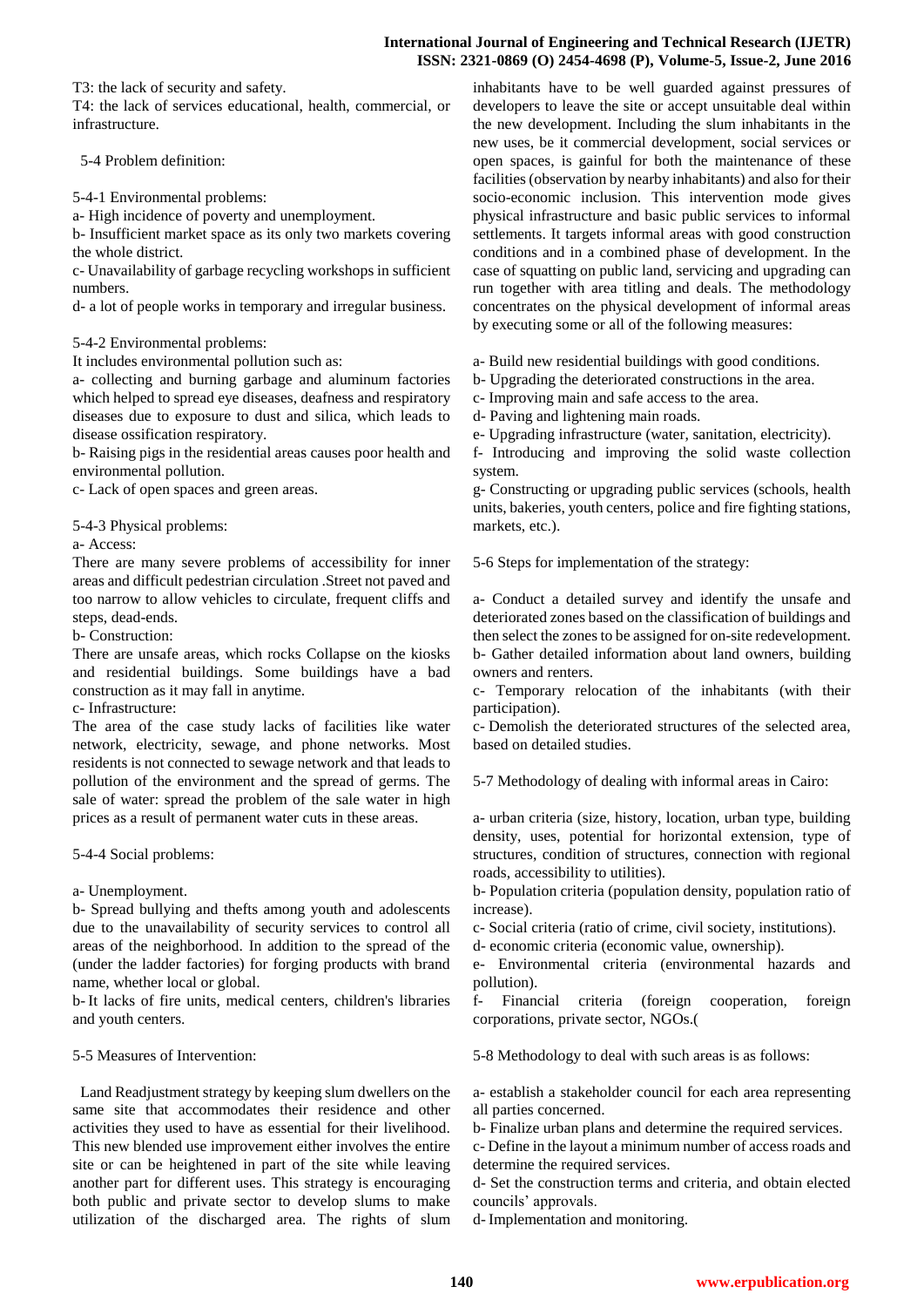5-9 Steps of intervention:



Survey the buildings condition and Remove the deteriorated buildings.



Upgrade the area with its needs and open public spaces.

5-10 final proposed plan:





## VI. MAIN OBJECTIVES OF THE PROPOSAL:

According to case study, it is important to define an integrated proposal for roads, new construction and open spaces, which aims to solve existing conflicts and weaknesses maintaining "the residential scale" and the special characteristics of the community. The main objectives of the proposal are: build new residential and public building with a good condition. Keep the existing conditions of the urban fabric improving the accessibility and internal mobility. Define open spaces for common activities. And improve the existing conditions and provide the conditions for an organized use of roads and open spaces.

#### VII. CONCLUSION:

The main challenge of the proposed approach is to achieve maximum results with minimum impact. For this, to improve the available resources and implement the first actions, a phasing plan was created dividing physical and organizational interventions. Most of the physical interventions can be achieved in short term and can result in qualitative improvement of living conditions. Therefore, the interventions of short term are essential steps for the long-term interventions due to the flow of continuity proposed in the plan. The strategy behind the phasing plan is to create a chain of actions that brings fast solutions for the most urgent problems and builds awareness not only regarding the community rights, but also regarding the potential of self-organization within the area.

#### REFERENCES:

- [1] Ministry of Housing, Utilities and Urban Development in collaboration with the UNDP, the United Nations and the Canadian International Agency for Development and the Canadian Mortgage, "Stat of the built environment and housing indicators in seven Egyptian cities", Alexandria ,January ., 2010.
- [2] Alexandria Governorate ,Central Agency for Public Mobilization and Statistics, Census ,2006.researcher
- [3] Wakely, P., Clifford, K., Walker, A., Soave, A., , "Understanding Slums: Case Studies for the Global Report. ", DPU, UCL and UN.HABITAT.,2003.
- [4] UNHCR,UNRWA, world urban station prospects ,2004, UN.Habitat,2003, WHO,2004.
- [5] OnlineAvailable: http://unescap.org/huset/m\_land/chapter10a
- [6] Alqtqat, H., leading researcher, "Slums in the provinces of the Arab Republic of Egypt : an analytical study of the status and best approach to handle ",Decision Support Center , Cabinet ,May , 2008.
- [7] El Helbawy, H., "Comprehensive Development Strategy of Alexandria towards a strategy for development of slums", World Bank. ,2007.
- [8] General Secretariat of the local administration , "A total number of slums", Ministry of Local Development.